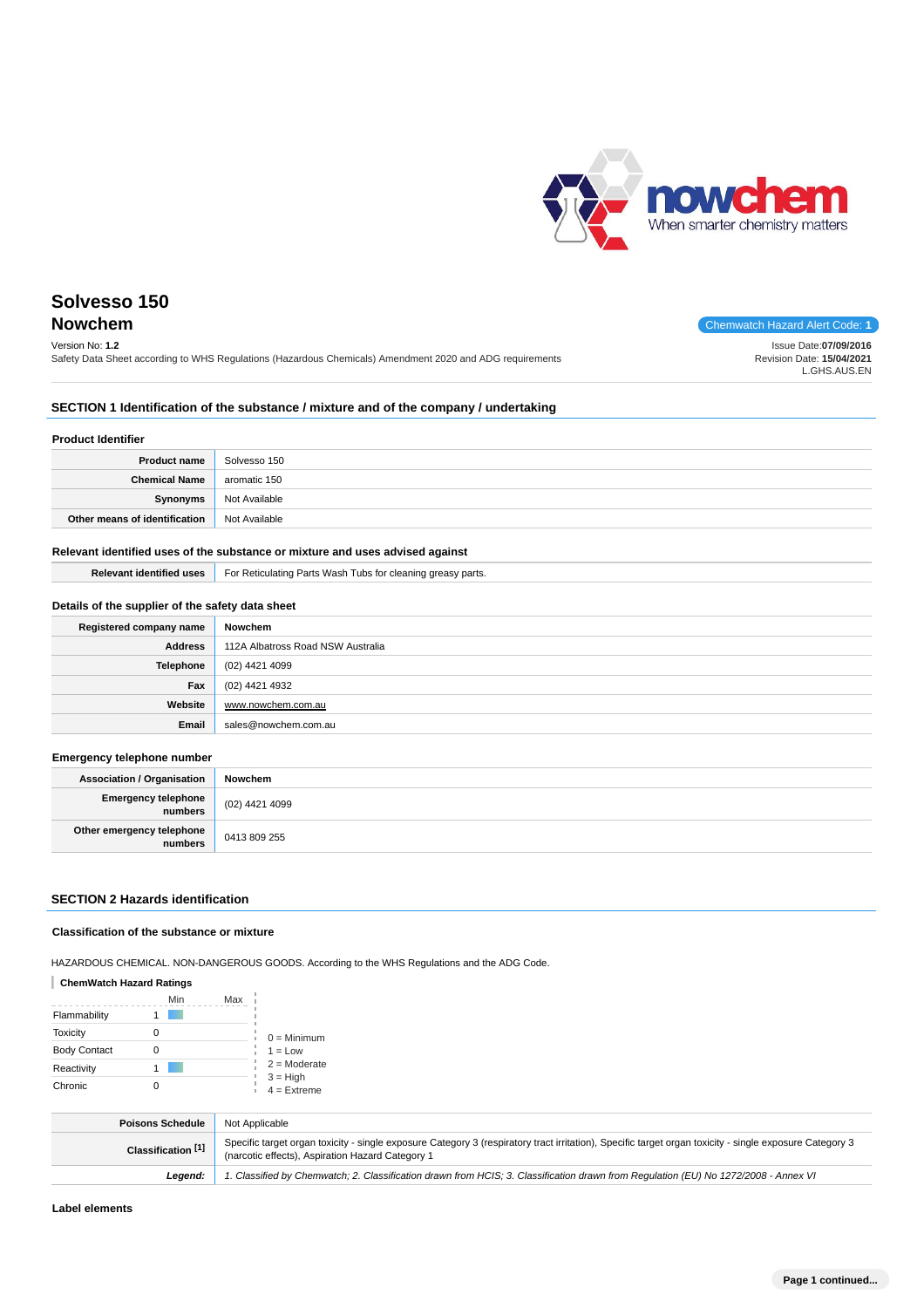| Hazard pictogram(s)                                       |                                                                                                                                  |              |
|-----------------------------------------------------------|----------------------------------------------------------------------------------------------------------------------------------|--------------|
| Signal word                                               | <b>Danger</b>                                                                                                                    |              |
| Hazard statement(s)                                       |                                                                                                                                  |              |
| H335                                                      | May cause respiratory irritation.                                                                                                |              |
| H336                                                      | May cause drowsiness or dizziness.                                                                                               |              |
| H304                                                      | May be fatal if swallowed and enters airways.                                                                                    |              |
| <b>Precautionary statement(s) General</b>                 |                                                                                                                                  |              |
| P101                                                      | If medical advice is needed, have product container or label at hand.                                                            |              |
| P102                                                      | Keep out of reach of children.                                                                                                   |              |
| P103                                                      | Read carefully and follow all instructions.                                                                                      |              |
| <b>Precautionary statement(s) Prevention</b>              |                                                                                                                                  |              |
| P271                                                      | Use only outdoors or in a well-ventilated area.                                                                                  |              |
| P261                                                      | Avoid breathing mist/vapours/spray.                                                                                              |              |
| <b>Precautionary statement(s) Response</b>                |                                                                                                                                  |              |
| P301+P310                                                 | IF SWALLOWED: Immediately call a POISON CENTER/doctor/                                                                           |              |
| P331                                                      | Do NOT induce vomiting.                                                                                                          |              |
| P312                                                      | Call a POISON CENTER/doctor/ if you feel unwell.                                                                                 |              |
| P304+P340                                                 | IF INHALED: Remove person to fresh air and keep comfortable for breathing.                                                       |              |
| <b>Precautionary statement(s) Storage</b>                 |                                                                                                                                  |              |
| P405                                                      | Store locked up.                                                                                                                 |              |
| P403+P233                                                 | Store in a well-ventilated place. Keep container tightly closed.                                                                 |              |
|                                                           |                                                                                                                                  |              |
| Precautionary statement(s) Disposal                       |                                                                                                                                  |              |
| P501                                                      | Dispose of contents/container to authorised hazardous or special waste collection point in accordance with any local regulation. |              |
| <b>SECTION 3 Composition / information on ingredients</b> |                                                                                                                                  |              |
| <b>Substances</b>                                         |                                                                                                                                  |              |
| See section below for composition of Mixtures             |                                                                                                                                  |              |
| <b>Mixtures</b>                                           |                                                                                                                                  |              |
| <b>CAS No</b>                                             | %[weight]                                                                                                                        | Name         |
| 64742-94-5                                                | 100                                                                                                                              | aromatic 150 |
| <b>SECTION 4 First aid measures</b>                       |                                                                                                                                  |              |

| Description of first aid measures |                                                                                                                                                                                                                                                                                                                                                                                                                                                                                                                                                                                                                                                                                                                                     |
|-----------------------------------|-------------------------------------------------------------------------------------------------------------------------------------------------------------------------------------------------------------------------------------------------------------------------------------------------------------------------------------------------------------------------------------------------------------------------------------------------------------------------------------------------------------------------------------------------------------------------------------------------------------------------------------------------------------------------------------------------------------------------------------|
| <b>Eye Contact</b>                | If this product comes in contact with eyes:<br>▶ Wash out immediately with water.<br>If irritation continues, seek medical attention.<br>Removal of contact lenses after an eye injury should only be undertaken by skilled personnel.                                                                                                                                                                                                                                                                                                                                                                                                                                                                                              |
| <b>Skin Contact</b>               | If skin or hair contact occurs:<br>Flush skin and hair with running water (and soap if available).<br>Seek medical attention in event of irritation.                                                                                                                                                                                                                                                                                                                                                                                                                                                                                                                                                                                |
| Inhalation                        | If fumes, aerosols or combustion products are inhaled remove from contaminated area.<br>• Other measures are usually unnecessary.                                                                                                                                                                                                                                                                                                                                                                                                                                                                                                                                                                                                   |
| Ingestion                         | If spontaneous vomiting appears imminent or occurs, hold patient's head down, lower than their hips to help avoid possible aspiration of<br>vomitus.<br>If swallowed do <b>NOT</b> induce vomiting.<br>If vomiting occurs, lean patient forward or place on left side (head-down position, if possible) to maintain open airway and prevent aspiration.<br>• Observe the patient carefully.<br>▶ Never give liquid to a person showing signs of being sleepy or with reduced awareness; i.e. becoming unconscious.<br>Give water to rinse out mouth, then provide liquid slowly and as much as casualty can comfortably drink.<br>$\blacktriangleright$ Seek medical advice.<br>Avoid giving milk or oils.<br>Avoid giving alcohol. |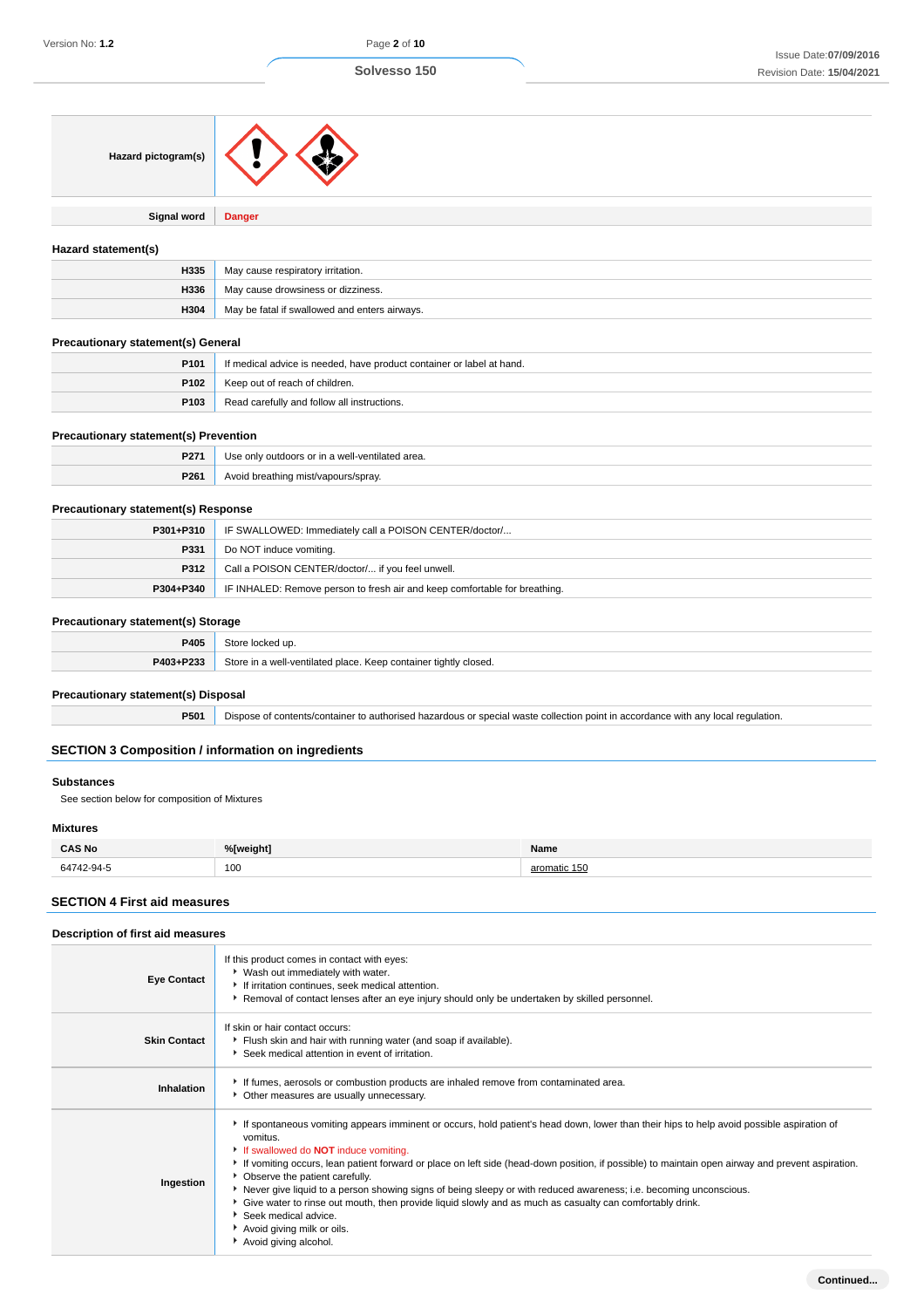#### **Indication of any immediate medical attention and special treatment needed**

Treat symptomatically.

- For acute or short term repeated exposures to petroleum distillates or related hydrocarbons:
- Primary threat to life, from pure petroleum distillate ingestion and/or inhalation, is respiratory failure.
- Patients should be quickly evaluated for signs of respiratory distress (e.g. cyanosis, tachypnoea, intercostal retraction, obtundation) and given oxygen. Patients with inadequate tidal volumes or poor arterial blood gases (pO2 50 mm Hg) should be intubated.
- Arrhythmias complicate some hydrocarbon ingestion and/or inhalation and electrocardiographic evidence of myocardial injury has been reported; intravenous lines and cardiac monitors should be established in obviously symptomatic patients. The lungs excrete inhaled solvents, so that hyperventilation improves clearance.
- A chest x-ray should be taken immediately after stabilisation of breathing and circulation to document aspiration and detect the presence of pneumothorax. Epinephrine (adrenalin) is not recommended for treatment of bronchospasm because of potential myocardial sensitisation to catecholamines. Inhaled cardioselective
- bronchodilators (e.g. Alupent, Salbutamol) are the preferred agents, with aminophylline a second choice.

If safe to do so, remove containers from path of fire.

Slight fire hazard when exposed to heat or flame.

On combustion, may emit toxic fumes of carbon monoxide (CO).

Mists containing combustible materials may be explosive.

other pyrolysis products typical of burning organic material.

Lavage is indicated in patients who require decontamination; ensure use of cuffed endotracheal tube in adult patients. [Ellenhorn and Barceloux: Medical Toxicology]

#### **SECTION 5 Firefighting measures**

#### **Extinguishing media**

- Foam.
- Dry chemical powder.
- **BCF** (where regulations permit).
- Carbon dioxide. Water spray or fog - Large fires only.

**Fire/Explosion Hazard**

# **Special hazards arising from the substrate or mixture**

| <b>Fire Incompatibility</b>    | Avoid contamination with oxidising agents i.e. nitrates, oxidising acids, chlorine bleaches, pool chlorine etc. as ignition may result                                                                                                                                                                                                                                                                                                                                          |  |
|--------------------------------|---------------------------------------------------------------------------------------------------------------------------------------------------------------------------------------------------------------------------------------------------------------------------------------------------------------------------------------------------------------------------------------------------------------------------------------------------------------------------------|--|
| <b>Advice for firefighters</b> |                                                                                                                                                                                                                                                                                                                                                                                                                                                                                 |  |
| <b>Fire Fighting</b>           | Alert Fire Brigade and tell them location and nature of hazard.<br>▶ Wear full body protective clothing with breathing apparatus.<br>Prevent, by any means available, spillage from entering drains or water course.<br>Use water delivered as a fine spray to control fire and cool adjacent area.<br>Avoid spraying water onto liquid pools.<br>DO NOT approach containers suspected to be hot.<br>• Cool fire exposed containers with water spray from a protected location. |  |

Heating may cause expansion or decomposition leading to violent rupture of containers.

| <b>SECTION 6 Accidental release measures</b> |  |
|----------------------------------------------|--|
|                                              |  |

**HAZCHEM** Not Applicable

Combustible.

May emit acrid smoke.

Combustion products include: carbon dioxide (CO2) sulfur oxides (SOx)

## **Personal precautions, protective equipment and emergency procedures**

See section 8

#### **Environmental precautions**

See section 12

#### **Methods and material for containment and cleaning up**

| <b>Minor Spills</b> | Environmental hazard - contain spillage.<br>Remove all ignition sources.<br>Clean up all spills immediately.<br>Avoid breathing vapours and contact with skin and eyes.<br>• Control personal contact with the substance, by using protective equipment.<br>Contain and absorb spill with sand, earth, inert material or vermiculite.<br>▶ Wipe up.<br>• Place in a suitable, labelled container for waste disposal.                                                                                                                                                                                                                                                                        |
|---------------------|---------------------------------------------------------------------------------------------------------------------------------------------------------------------------------------------------------------------------------------------------------------------------------------------------------------------------------------------------------------------------------------------------------------------------------------------------------------------------------------------------------------------------------------------------------------------------------------------------------------------------------------------------------------------------------------------|
| <b>Major Spills</b> | Moderate hazard.<br>Clear area of personnel and move upwind.<br>Alert Fire Brigade and tell them location and nature of hazard.<br>▶ Wear breathing apparatus plus protective gloves.<br>▶ Prevent, by any means available, spillage from entering drains or water course.<br>No smoking, naked lights or ignition sources.<br>Increase ventilation.<br>Stop leak if safe to do so.<br>Contain spill with sand, earth or vermiculite.<br>Collect recoverable product into labelled containers for recycling.<br>Absorb remaining product with sand, earth or vermiculite.<br>Collect solid residues and seal in labelled drums for disposal.<br>▶ Wash area and prevent runoff into drains. |
|                     | Continued.                                                                                                                                                                                                                                                                                                                                                                                                                                                                                                                                                                                                                                                                                  |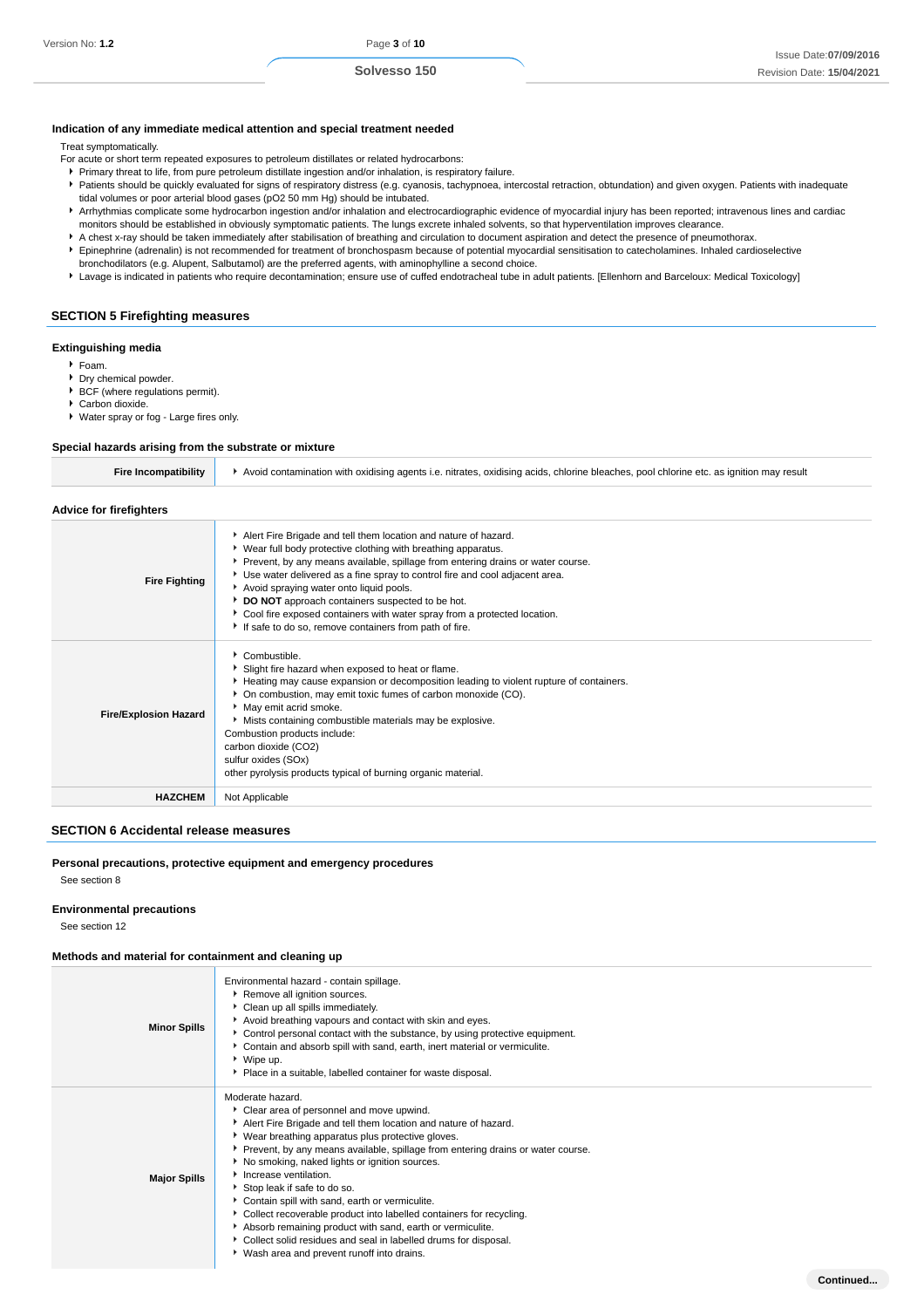If contamination of drains or waterways occurs, advise emergency services.

Personal Protective Equipment advice is contained in Section 8 of the SDS.

## **SECTION 7 Handling and storage**

| Precautions for safe handling |                                                                                                                                                                                                                                                                                                                                                                                                                                                                                                                                                                                                                                                                                                                                                                                                                                                                                                                                                                                                                                                                                                                                                                                                                                                                                                                                                                                                                                                                                                                               |
|-------------------------------|-------------------------------------------------------------------------------------------------------------------------------------------------------------------------------------------------------------------------------------------------------------------------------------------------------------------------------------------------------------------------------------------------------------------------------------------------------------------------------------------------------------------------------------------------------------------------------------------------------------------------------------------------------------------------------------------------------------------------------------------------------------------------------------------------------------------------------------------------------------------------------------------------------------------------------------------------------------------------------------------------------------------------------------------------------------------------------------------------------------------------------------------------------------------------------------------------------------------------------------------------------------------------------------------------------------------------------------------------------------------------------------------------------------------------------------------------------------------------------------------------------------------------------|
| Safe handling                 | Containers, even those that have been emptied, may contain explosive vapours.<br>Do NOT cut, drill, grind, weld or perform similar operations on or near containers.<br>Electrostatic discharge may be generated during pumping - this may result in fire.<br>Ensure electrical continuity by bonding and grounding (earthing) all equipment.<br>Restrict line velocity during pumping in order to avoid generation of electrostatic discharge (<=1 m/sec until fill pipe submerged to twice its<br>diameter, then $\leq$ 7 m/sec).<br>Avoid splash filling.<br>▶ Do NOT use compressed air for filling discharging or handling operations.<br>Avoid all personal contact, including inhalation.<br>• Wear protective clothing when risk of exposure occurs.<br>Use in a well-ventilated area.<br>Prevent concentration in hollows and sumps.<br>DO NOT enter confined spaces until atmosphere has been checked.<br>Avoid smoking, naked lights or ignition sources.<br>Avoid contact with incompatible materials.<br>Vhen handling, DO NOT eat, drink or smoke.<br>Keep containers securely sealed when not in use.<br>Avoid physical damage to containers.<br>Always wash hands with soap and water after handling.<br>Vork clothes should be laundered separately.<br>Use good occupational work practice.<br>▶ Observe manufacturer's storage and handling recommendations contained within this SDS.<br>Atmosphere should be regularly checked against established exposure standards to ensure safe working conditions. |
| Other information             | Store in original containers.<br>Keep containers securely sealed.<br>No smoking, naked lights or ignition sources.<br>Store in a cool, dry, well-ventilated area.<br>Store away from incompatible materials and foodstuff containers.<br>Protect containers against physical damage and check regularly for leaks.<br>▶ Observe manufacturer's storage and handling recommendations contained within this SDS.                                                                                                                                                                                                                                                                                                                                                                                                                                                                                                                                                                                                                                                                                                                                                                                                                                                                                                                                                                                                                                                                                                                |

## **Conditions for safe storage, including any incompatibilities**

| Suitable container      | Packaging as recommended by manufacturer.<br>Check all containers are clearly labelled and free from leaks. |
|-------------------------|-------------------------------------------------------------------------------------------------------------|
| Storage incompatibility | Avoid contamination of water, foodstuffs, feed or seed.<br>Avoid reaction with oxidising agents             |

## **SECTION 8 Exposure controls / personal protection**

#### **Control parameters**

- **Occupational Exposure Limits (OEL)**
- T **INGREDIENT DATA**

Not Available

#### **Emergency Limits**

| Ingredient   | TEEL-1               | TEEL-2      |                     | TEEL-3       |
|--------------|----------------------|-------------|---------------------|--------------|
| aromatic 150 | 1,200 mg/m3          | 6,700 mg/m3 |                     | 40,000 mg/m3 |
|              |                      |             |                     |              |
| Ingredient   | <b>Original IDLH</b> |             | <b>Revised IDLH</b> |              |
| aromatic 150 | Not Available        |             | Not Available       |              |

## **Occupational Exposure Banding**

| Ingredient   | <b>Occupational Exposure Band Rating</b>                                                                                                                                                                                                                                                                                                                                 | <b>Occupational Exposure Band Limit</b> |
|--------------|--------------------------------------------------------------------------------------------------------------------------------------------------------------------------------------------------------------------------------------------------------------------------------------------------------------------------------------------------------------------------|-----------------------------------------|
| aromatic 150 |                                                                                                                                                                                                                                                                                                                                                                          | $\leq 0.1$ ppm                          |
| Notes:       | Occupational exposure banding is a process of assigning chemicals into specific categories or bands based on a chemical's potency and the<br>adverse health outcomes associated with exposure. The output of this process is an occupational exposure band (OEB), which corresponds to a<br>range of exposure concentrations that are expected to protect worker health. |                                         |

## **MATERIAL DATA**

Odour threshold: 0.25 ppm.

The TLV-TWA is protective against ocular and upper respiratory tract irritation and is recommended for bulk handling of gasoline based on calculations of hydrocarbon content of gasoline vapour. A STEL is recommended to prevent mucous membrane and ocular irritation and prevention of acute depression of the central nervous system. Because of the wide variation in molecular weights of its components, the conversion of ppm to mg/m3 is approximate. Sweden recommends hexane type limits of 100 ppm and heptane and octane type limits of 300 ppm. Germany does not assign a value because of the widely differing compositions and resultant differences in toxic properties. Odour Safety Factor (OSF)

OSF=0.042 (gasoline)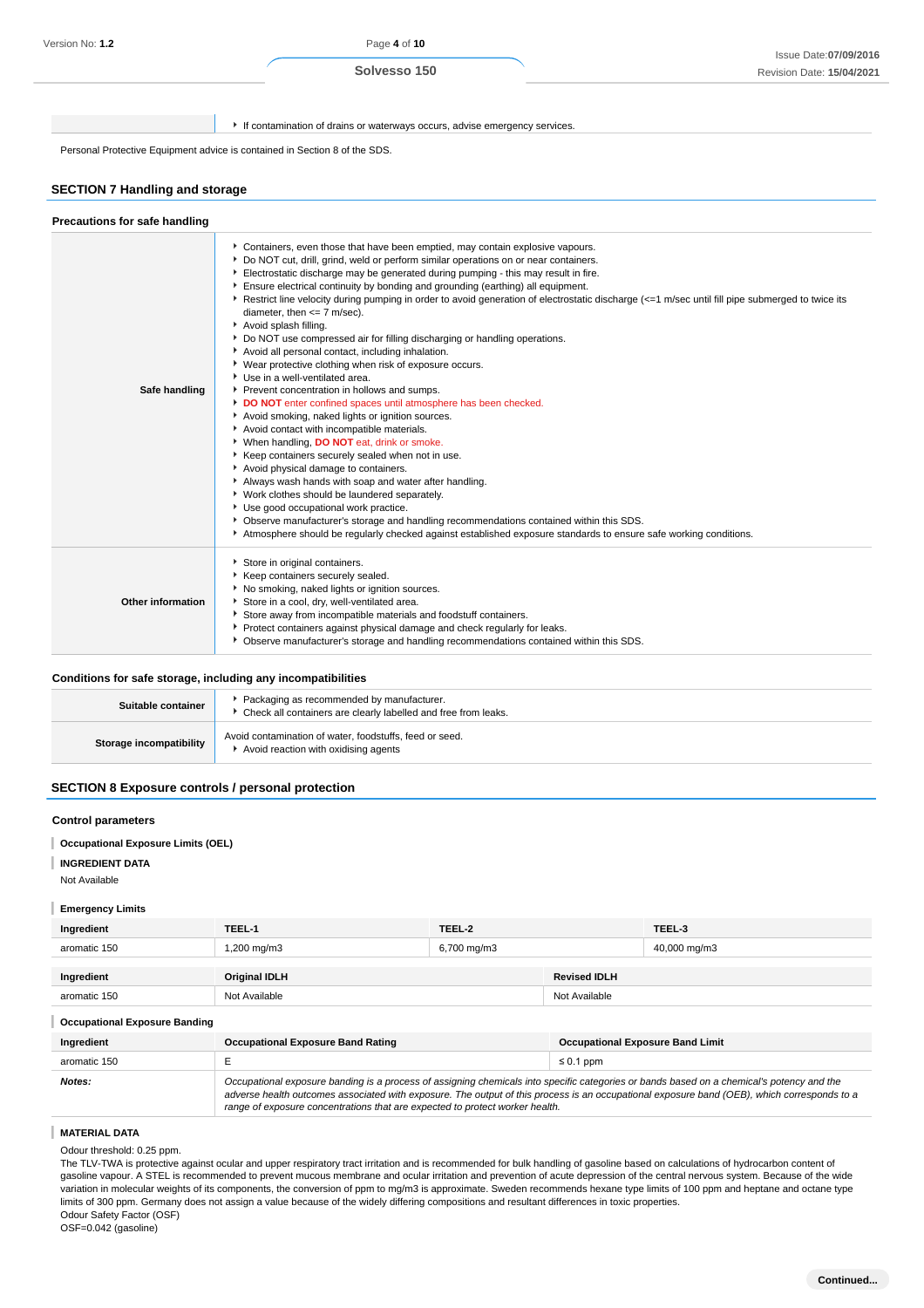NOTE P: The classification as a carcinogen need not apply if it can be shown that the substance contains less than 0.01% w/w benzene (EINECS No 200-753-7). Note E shall also apply when the substance is classified as a carcinogen. This note applies only to certain complex oil-derived substances in Annex VI. European Union (EU) List of harmonised classification and labelling hazardous substances, Table 3.1, Annex VI, Regulation (EC) No 1272/2008 (CLP) - up to the latest ATP

| <b>Exposure controls</b>            |                                                                                                                                                                                                                                                                                                                                                                                                                                                                                                                                                                                                                                                                                                                                                                                                                                                                                                                                                                                                                                                                                                                                                                                                                                                                                                                                                                                                                                                                                                                                                                                                                                                                                                                                                                                                                                                                                                                                                                                                                                                                                                                                                                                                                                                                                                                                                                                                                                                                                                                                                                                                                                                                                                                                                                                                                                                                                                                                                                                                                                                                                                                                                                                                                                                                                                                                                                                                                                                                                                                                                                                                                                                                                     |
|-------------------------------------|-------------------------------------------------------------------------------------------------------------------------------------------------------------------------------------------------------------------------------------------------------------------------------------------------------------------------------------------------------------------------------------------------------------------------------------------------------------------------------------------------------------------------------------------------------------------------------------------------------------------------------------------------------------------------------------------------------------------------------------------------------------------------------------------------------------------------------------------------------------------------------------------------------------------------------------------------------------------------------------------------------------------------------------------------------------------------------------------------------------------------------------------------------------------------------------------------------------------------------------------------------------------------------------------------------------------------------------------------------------------------------------------------------------------------------------------------------------------------------------------------------------------------------------------------------------------------------------------------------------------------------------------------------------------------------------------------------------------------------------------------------------------------------------------------------------------------------------------------------------------------------------------------------------------------------------------------------------------------------------------------------------------------------------------------------------------------------------------------------------------------------------------------------------------------------------------------------------------------------------------------------------------------------------------------------------------------------------------------------------------------------------------------------------------------------------------------------------------------------------------------------------------------------------------------------------------------------------------------------------------------------------------------------------------------------------------------------------------------------------------------------------------------------------------------------------------------------------------------------------------------------------------------------------------------------------------------------------------------------------------------------------------------------------------------------------------------------------------------------------------------------------------------------------------------------------------------------------------------------------------------------------------------------------------------------------------------------------------------------------------------------------------------------------------------------------------------------------------------------------------------------------------------------------------------------------------------------------------------------------------------------------------------------------------------------------|
| Appropriate engineering<br>controls | Engineering controls are used to remove a hazard or place a barrier between the worker and the hazard. Well-designed engineering controls can<br>be highly effective in protecting workers and will typically be independent of worker interactions to provide this high level of protection.<br>The basic types of engineering controls are:<br>Process controls which involve changing the way a job activity or process is done to reduce the risk.<br>Enclosure and/or isolation of emission source which keeps a selected hazard 'physically' away from the worker and ventilation that strategically<br>'adds' and 'removes' air in the work environment. Ventilation can remove or dilute an air contaminant if designed properly. The design of a<br>ventilation system must match the particular process and chemical or contaminant in use.<br>Employers may need to use multiple types of controls to prevent employee overexposure.<br>General exhaust is adequate under normal operating conditions. If risk of overexposure exists, wear SAA approved respirator. Correct fit is<br>essential to obtain adequate protection. Provide adequate ventilation in warehouse or closed storage areas.                                                                                                                                                                                                                                                                                                                                                                                                                                                                                                                                                                                                                                                                                                                                                                                                                                                                                                                                                                                                                                                                                                                                                                                                                                                                                                                                                                                                                                                                                                                                                                                                                                                                                                                                                                                                                                                                                                                                                                                                                                                                                                                                                                                                                                                                                                                                                                                                                                                                       |
| <b>Personal protection</b>          |                                                                                                                                                                                                                                                                                                                                                                                                                                                                                                                                                                                                                                                                                                                                                                                                                                                                                                                                                                                                                                                                                                                                                                                                                                                                                                                                                                                                                                                                                                                                                                                                                                                                                                                                                                                                                                                                                                                                                                                                                                                                                                                                                                                                                                                                                                                                                                                                                                                                                                                                                                                                                                                                                                                                                                                                                                                                                                                                                                                                                                                                                                                                                                                                                                                                                                                                                                                                                                                                                                                                                                                                                                                                                     |
| Eye and face protection             | Safety glasses with side shields<br>Chemical goggles.<br>Contact lenses may pose a special hazard; soft contact lenses may absorb and concentrate irritants. A written policy document, describing<br>the wearing of lenses or restrictions on use, should be created for each workplace or task. This should include a review of lens absorption<br>and adsorption for the class of chemicals in use and an account of injury experience. Medical and first-aid personnel should be trained in<br>their removal and suitable equipment should be readily available. In the event of chemical exposure, begin eye irrigation immediately and<br>remove contact lens as soon as practicable. Lens should be removed at the first signs of eye redness or irritation - lens should be removed in<br>a clean environment only after workers have washed hands thoroughly. [CDC NIOSH Current Intelligence Bulletin 59], [AS/NZS 1336 or<br>national equivalent]                                                                                                                                                                                                                                                                                                                                                                                                                                                                                                                                                                                                                                                                                                                                                                                                                                                                                                                                                                                                                                                                                                                                                                                                                                                                                                                                                                                                                                                                                                                                                                                                                                                                                                                                                                                                                                                                                                                                                                                                                                                                                                                                                                                                                                                                                                                                                                                                                                                                                                                                                                                                                                                                                                                        |
| <b>Skin protection</b>              | See Hand protection below                                                                                                                                                                                                                                                                                                                                                                                                                                                                                                                                                                                                                                                                                                                                                                                                                                                                                                                                                                                                                                                                                                                                                                                                                                                                                                                                                                                                                                                                                                                                                                                                                                                                                                                                                                                                                                                                                                                                                                                                                                                                                                                                                                                                                                                                                                                                                                                                                                                                                                                                                                                                                                                                                                                                                                                                                                                                                                                                                                                                                                                                                                                                                                                                                                                                                                                                                                                                                                                                                                                                                                                                                                                           |
| Hands/feet protection               | Wear general protective gloves, eg. light weight rubber gloves.<br>The selection of suitable gloves does not only depend on the material, but also on further marks of quality which vary from manufacturer to<br>manufacturer. Where the chemical is a preparation of several substances, the resistance of the glove material can not be calculated in advance<br>and has therefore to be checked prior to the application.<br>The exact break through time for substances has to be obtained from the manufacturer of the protective gloves and has to be observed when<br>making a final choice.<br>Personal hygiene is a key element of effective hand care. Gloves must only be worn on clean hands. After using gloves, hands should be<br>washed and dried thoroughly. Application of a non-perfumed moisturiser is recommended.<br>Suitability and durability of glove type is dependent on usage. Important factors in the selection of gloves include:<br>frequency and duration of contact,<br>chemical resistance of glove material,<br>٠<br>glove thickness and<br>٠<br>dexterity<br>Select gloves tested to a relevant standard (e.g. Europe EN 374, US F739, AS/NZS 2161.1 or national equivalent).<br>When prolonged or frequently repeated contact may occur, a glove with a protection class of 5 or higher (breakthrough time greater than<br>240 minutes according to EN 374, AS/NZS 2161.10.1 or national equivalent) is recommended.<br>When only brief contact is expected, a glove with a protection class of 3 or higher (breakthrough time greater than 60 minutes according to<br>EN 374, AS/NZS 2161.10.1 or national equivalent) is recommended.<br>Some glove polymer types are less affected by movement and this should be taken into account when considering gloves for long-term<br>$\centering \label{eq:reduced}$<br>use.<br>Contaminated gloves should be replaced.<br>As defined in ASTM F-739-96 in any application, gloves are rated as:<br>Excellent when breakthrough time > 480 min<br>$\cdot$<br>Good when breakthrough time > 20 min<br>Fair when breakthrough time < 20 min<br>٠<br>Poor when glove material degrades<br>٠<br>For general applications, gloves with a thickness typically greater than 0.35 mm, are recommended.<br>It should be emphasised that glove thickness is not necessarily a good predictor of glove resistance to a specific chemical, as the permeation<br>efficiency of the glove will be dependent on the exact composition of the glove material. Therefore, glove selection should also be based on<br>consideration of the task requirements and knowledge of breakthrough times.<br>Glove thickness may also vary depending on the glove manufacturer, the glove type and the glove model. Therefore, the manufacturers'<br>technical data should always be taken into account to ensure selection of the most appropriate glove for the task.<br>Note: Depending on the activity being conducted, gloves of varying thickness may be required for specific tasks. For example:<br>Thinner gloves (down to 0.1 mm or less) may be required where a high degree of manual dexterity is needed. However, these gloves are<br>only likely to give short duration protection and would normally be just for single use applications, then disposed of.<br>Thicker gloves (up to 3 mm or more) may be required where there is a mechanical (as well as a chemical) risk i.e. where there is abrasion<br>or puncture potential<br>Gloves must only be worn on clean hands. After using gloves, hands should be washed and dried thoroughly. Application of a non-perfumed<br>moisturiser is recommended. |
| <b>Body protection</b>              | See Other protection below                                                                                                                                                                                                                                                                                                                                                                                                                                                                                                                                                                                                                                                                                                                                                                                                                                                                                                                                                                                                                                                                                                                                                                                                                                                                                                                                                                                                                                                                                                                                                                                                                                                                                                                                                                                                                                                                                                                                                                                                                                                                                                                                                                                                                                                                                                                                                                                                                                                                                                                                                                                                                                                                                                                                                                                                                                                                                                                                                                                                                                                                                                                                                                                                                                                                                                                                                                                                                                                                                                                                                                                                                                                          |
| Other protection                    | No special equipment needed when handling small quantities.<br><b>OTHERWISE:</b><br>• Overalls.<br>Barrier cream.<br>▶ Eyewash unit.                                                                                                                                                                                                                                                                                                                                                                                                                                                                                                                                                                                                                                                                                                                                                                                                                                                                                                                                                                                                                                                                                                                                                                                                                                                                                                                                                                                                                                                                                                                                                                                                                                                                                                                                                                                                                                                                                                                                                                                                                                                                                                                                                                                                                                                                                                                                                                                                                                                                                                                                                                                                                                                                                                                                                                                                                                                                                                                                                                                                                                                                                                                                                                                                                                                                                                                                                                                                                                                                                                                                                |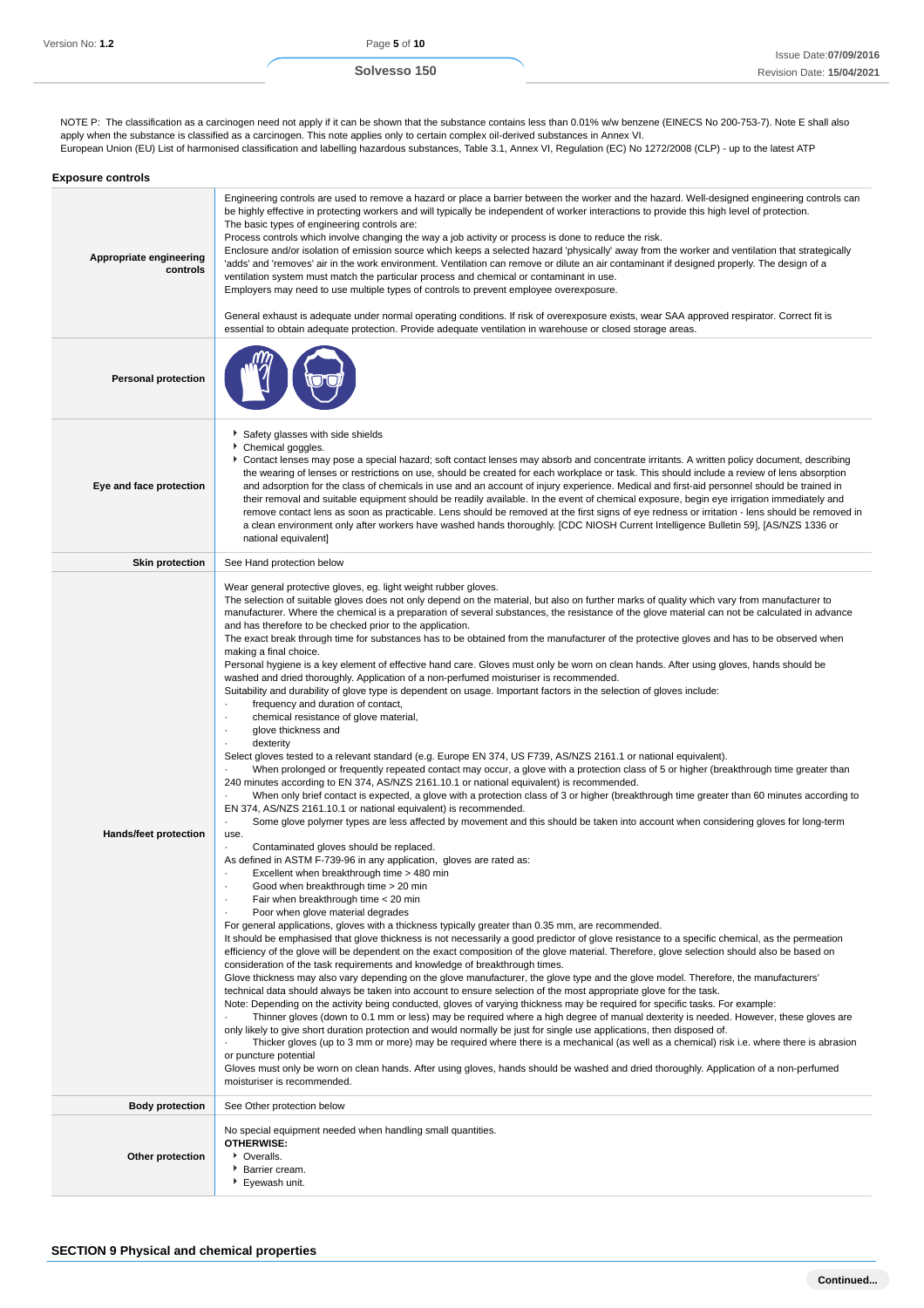## **Information on basic physical and chemical properties**

ĭ

| Appearance                                      | Clear Colourless Liquid |                                            |               |
|-------------------------------------------------|-------------------------|--------------------------------------------|---------------|
|                                                 |                         |                                            |               |
| <b>Physical state</b>                           | Liquid                  | Relative density (Water= 1)                | 0.8887        |
| Odour                                           | Not Available           | Partition coefficient n-octanol<br>/ water | Not Available |
| <b>Odour threshold</b>                          | Not Available           | Auto-ignition temperature (°C)             | 465           |
| pH (as supplied)                                | Not Available           | <b>Decomposition temperature</b>           | Not Available |
| Melting point / freezing point<br>(°C)          | Not Available           | Viscosity (cSt)                            | Not Available |
| Initial boiling point and boiling<br>range (°C) | 175 - 214               | Molecular weight (g/mol)                   | Not Available |
| Flash point (°C)                                | Not Available           | <b>Taste</b>                               | Not Available |
| <b>Evaporation rate</b>                         | Not Available           | <b>Explosive properties</b>                | Not Available |
| Flammability                                    | Non Flammable           | <b>Oxidising properties</b>                | Not Available |
| Upper Explosive Limit (%)                       | Not Available           | Surface Tension (dyn/cm or<br>$mN/m$ )     | Not Available |
| Lower Explosive Limit (%)                       | Not Available           | <b>Volatile Component (%vol)</b>           | Not Available |
| Vapour pressure (kPa)                           | 0.52                    | Gas group                                  | Not Available |
| Solubility in water                             | Immiscible              | pH as a solution (1%)                      | Not Available |
| Vapour density (Air = 1)                        | 4.8                     | VOC g/L                                    | Not Available |

# **SECTION 10 Stability and reactivity**

| Reactivity                                 | See section 7                                                                                                                      |
|--------------------------------------------|------------------------------------------------------------------------------------------------------------------------------------|
| <b>Chemical stability</b>                  | • Unstable in the presence of incompatible materials.<br>Product is considered stable.<br>Hazardous polymerisation will not occur. |
| Possibility of hazardous<br>reactions      | See section 7                                                                                                                      |
| <b>Conditions to avoid</b>                 | See section 7                                                                                                                      |
| Incompatible materials                     | See section 7                                                                                                                      |
| <b>Hazardous decomposition</b><br>products | See section 5                                                                                                                      |

# **SECTION 11 Toxicological information**

| Information on toxicological effects |                                                                                                                                                                                                                                                                                                                                                                                                                                                                                                                                                                                                                                                                                                                                                                                                                                                                                                                   |                   |  |
|--------------------------------------|-------------------------------------------------------------------------------------------------------------------------------------------------------------------------------------------------------------------------------------------------------------------------------------------------------------------------------------------------------------------------------------------------------------------------------------------------------------------------------------------------------------------------------------------------------------------------------------------------------------------------------------------------------------------------------------------------------------------------------------------------------------------------------------------------------------------------------------------------------------------------------------------------------------------|-------------------|--|
| Inhaled                              | The material is not thought to produce adverse health effects or irritation of the respiratory tract (as classified by EC Directives using animal<br>models). Nevertheless, good hygiene practice requires that exposure be kept to a minimum and that suitable control measures be used in an<br>occupational setting.<br>Acute effects from inhalation of high concentrations of vapour are pulmonary irritation, including coughing, with nausea; central nervous system<br>depression - characterised by headache and dizziness, increased reaction time, fatique and loss of co-ordination<br>Central nervous system (CNS) depression may include nonspecific discomfort, symptoms of giddiness, headache, dizziness, nausea,<br>anaesthetic effects, slowed reaction time, slurred speech and may progress to unconsciousness. Serious poisonings may result in respiratory<br>depression and may be fatal. |                   |  |
| Ingestion                            | The material has NOT been classified by EC Directives or other classification systems as 'harmful by ingestion'. This is because of the lack of<br>corroborating animal or human evidence. The material may still be damaging to the health of the individual, following ingestion, especially where<br>pre-existing organ (e.g liver, kidney) damage is evident. Present definitions of harmful or toxic substances are generally based on doses<br>producing mortality rather than those producing morbidity (disease, ill-health). Gastrointestinal tract discomfort may produce nausea and<br>vomiting. In an occupational setting however, ingestion of insignificant quantities is not thought to be cause for concern.                                                                                                                                                                                     |                   |  |
| <b>Skin Contact</b>                  | The liquid may be miscible with fats or oils and may degrease the skin, producing a skin reaction described as non-allergic contact dermatitis.<br>The material is unlikely to produce an irritant dermatitis as described in EC Directives.<br>The material may accentuate any pre-existing dermatitis condition                                                                                                                                                                                                                                                                                                                                                                                                                                                                                                                                                                                                 |                   |  |
| Eye                                  | Although the liquid is not thought to be an irritant (as classified by EC Directives), direct contact with the eye may produce transient discomfort<br>characterised by tearing or conjunctival redness (as with windburn).                                                                                                                                                                                                                                                                                                                                                                                                                                                                                                                                                                                                                                                                                       |                   |  |
| Chronic                              | Long-term exposure to the product is not thought to produce chronic effects adverse to health (as classified by EC Directives using animal<br>models); nevertheless exposure by all routes should be minimised as a matter of course.                                                                                                                                                                                                                                                                                                                                                                                                                                                                                                                                                                                                                                                                             |                   |  |
|                                      |                                                                                                                                                                                                                                                                                                                                                                                                                                                                                                                                                                                                                                                                                                                                                                                                                                                                                                                   |                   |  |
| Solvesso 150                         | <b>TOXICITY</b>                                                                                                                                                                                                                                                                                                                                                                                                                                                                                                                                                                                                                                                                                                                                                                                                                                                                                                   | <b>IRRITATION</b> |  |
|                                      | Not Available                                                                                                                                                                                                                                                                                                                                                                                                                                                                                                                                                                                                                                                                                                                                                                                                                                                                                                     | Not Available     |  |
|                                      |                                                                                                                                                                                                                                                                                                                                                                                                                                                                                                                                                                                                                                                                                                                                                                                                                                                                                                                   |                   |  |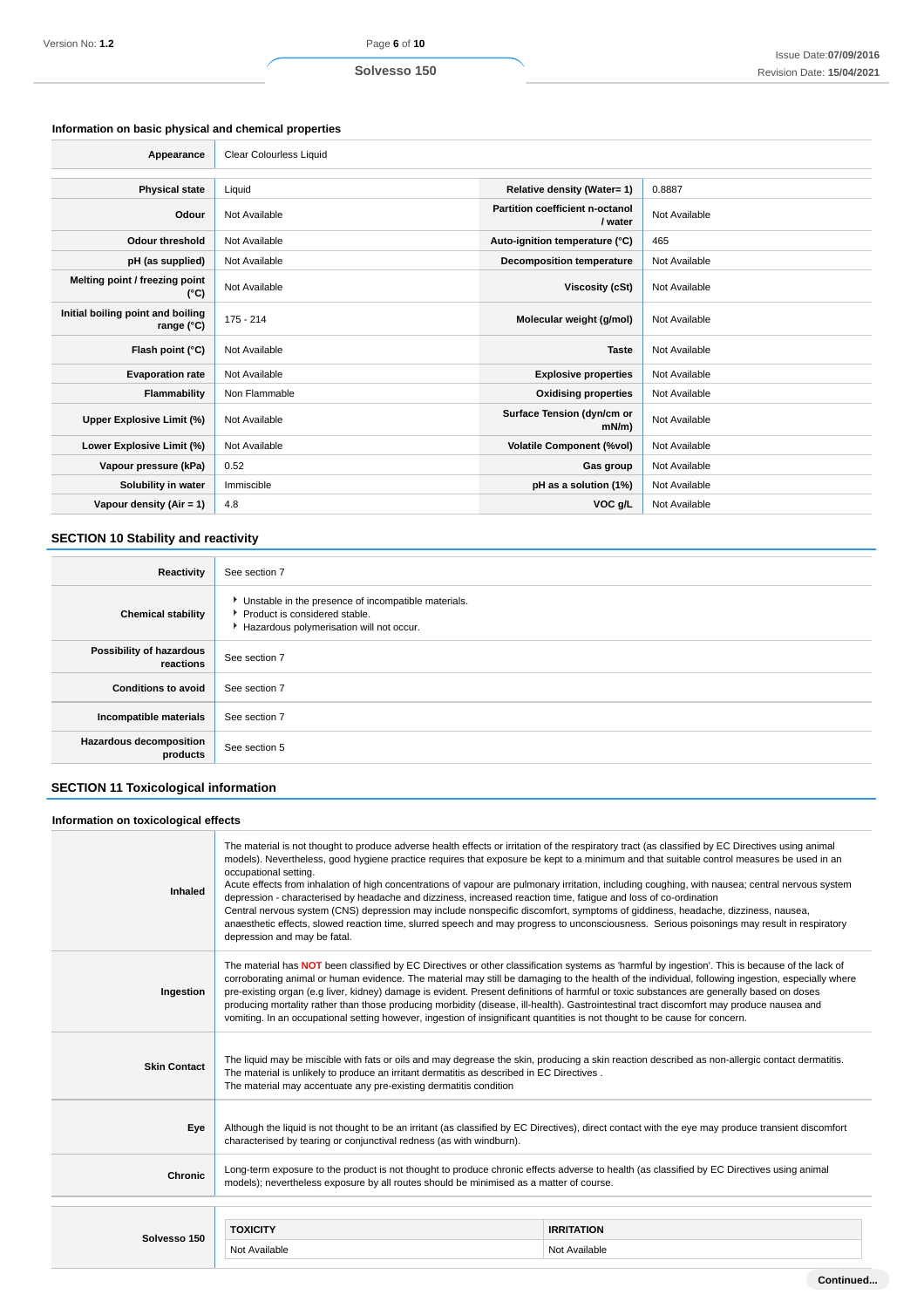|                                             | <b>TOXICITY</b>                                                                                                                                                                                                                 | <b>IRRITATION</b>                             |                                                                                                                                                                     |  |
|---------------------------------------------|---------------------------------------------------------------------------------------------------------------------------------------------------------------------------------------------------------------------------------|-----------------------------------------------|---------------------------------------------------------------------------------------------------------------------------------------------------------------------|--|
|                                             | Dermal (rabbit) LD50: >1900 mg/kg[1]                                                                                                                                                                                            |                                               | Eye: no adverse effect observed (not irritating)[1]                                                                                                                 |  |
| aromatic 150                                | Inhalation(Rat) LC50; >4.42 mg/L4 $h[1]$                                                                                                                                                                                        | Skin: adverse effect observed (irritating)[1] |                                                                                                                                                                     |  |
|                                             | Oral(Rat) LD50; >4500 mg/kg[1]                                                                                                                                                                                                  |                                               |                                                                                                                                                                     |  |
| Legend:                                     | 1. Value obtained from Europe ECHA Registered Substances - Acute toxicity 2.* Value obtained from manufacturer's SDS. Unless otherwise<br>specified data extracted from RTECS - Register of Toxic Effect of chemical Substances |                                               |                                                                                                                                                                     |  |
|                                             |                                                                                                                                                                                                                                 |                                               |                                                                                                                                                                     |  |
| <b>Acute Toxicity</b>                       | ×                                                                                                                                                                                                                               | Carcinogenicity                               | ×                                                                                                                                                                   |  |
| <b>Skin Irritation/Corrosion</b>            | ×                                                                                                                                                                                                                               | <b>Reproductivity</b>                         | ×                                                                                                                                                                   |  |
| <b>Serious Eye Damage/Irritation</b>        | ×                                                                                                                                                                                                                               | <b>STOT - Single Exposure</b>                 | ✔                                                                                                                                                                   |  |
| <b>Respiratory or Skin</b><br>sensitisation | ×                                                                                                                                                                                                                               | <b>STOT - Repeated Exposure</b>               | ×                                                                                                                                                                   |  |
| <b>Mutagenicity</b>                         | ×                                                                                                                                                                                                                               | <b>Aspiration Hazard</b>                      | $\checkmark$                                                                                                                                                        |  |
|                                             |                                                                                                                                                                                                                                 | Legend:                                       | $\blacktriangleright$ – Data either not available or does not fill the criteria for classification<br>$\blacktriangleright$ - Data available to make classification |  |

#### **SECTION 12 Ecological information**

**Toxicity**

| Solvesso 150 | Endpoint      | <b>Test Duration (hr)</b> | <b>Species</b> | Value                         |             | Source         |
|--------------|---------------|---------------------------|----------------|-------------------------------|-------------|----------------|
|              | Not Available | Not Available             | Not Available  | Not Available                 |             | Not Available  |
|              |               |                           |                |                               |             |                |
|              | Endpoint      | <b>Test Duration (hr)</b> | <b>Species</b> |                               | Value       | <b>Source</b>  |
|              | EC50(ECx)     | 48                        | Crustacea      |                               | $0.95$ mg/l | 1              |
| aromatic 150 | <b>LC50</b>   | 96                        | Fish           |                               |             | 2              |
|              | <b>EC50</b>   | 48                        | Crustacea      |                               |             |                |
|              | <b>EC50</b>   | 72                        |                | Algae or other aquatic plants |             |                |
|              | <b>EC50</b>   | 96                        |                | Algae or other aquatic plants |             | $\overline{2}$ |
|              | <b>EC50</b>   | 72                        |                | Algae or other aquatic plants |             |                |
|              | <b>EC50</b>   | 96                        |                | Algae or other aquatic plants |             | 2              |
|              | NOEC(ECx)     | 72                        |                | Algae or other aquatic plants |             |                |
|              | <b>EC50</b>   | 48                        | Crustacea      |                               | $6.14$ mg/l |                |

V3.12 (QSAR) - Aquatic Toxicity Data (Estimated) 4. US EPA, Ecotox database - Aquatic Toxicity Data 5. ECETOC Aquatic Hazard Assessment Data 6. NITE (Japan) - Bioconcentration Data 7. METI (Japan) - Bioconcentration Data 8. Vendor Data

When spilled this product may act as a typical oil, causing a film, sheen, emulsion or sludge at or beneath the surface of the body of water. The oil film on water surface may physically affect the aquatic organisms, due to the interruption of the oxygen transfer between the air and the water

Oils of any kind can cause:

drowning of water-fowl due to lack of buoyancy, loss of insulating capacity of feathers, starvation and vulnerability to predators due to lack of mobility

- lethal effects on fish by coating gill surfaces, preventing respiration
- asphyxiation of benthic life forms when floating masses become engaged with surface debris and settle on the bottom and
- adverse aesthetic effects of fouled shoreline and beaches

In case of accidental releases on the soil, a fine film is formed on the soil, which prevents the plant respiration process and the soil particle saturation. It may cause deep water infestation.

#### For petroleum derivatives:

Chemical analysis for all individual compounds in a petroleum bulk product released to the environment is generally unrealistic due to the complexity of these mixtures and the laboratory expense. Determining the chemical composition of a petroleum release is further complicated by hydrodynamic, abiotic, and biotic processes that act on the release to change the chemical character.

The longer the release is exposed to the environment, the greater the change in chemical character and the harder it is to obtain accurate analytical results reflecting the identity of the release. After extensive weathering, detailed knowledge of the original bulk product is often less valuable than current site-specific information on a more focused set of hydrocarbon components. Health assessment efforts are frequently frustrated by three primary problems: (1) the inability to identify and quantify the individual compounds released to the environment as a consequence of a petroleum spill; (2) the lack of information characterizing the fate of the individual compounds in petroleum mixtures; and (3) the lack of specific health guidance values for the majority of chemicals present in petroleum products. To define the public health implications associated with exposure to petroleum hydrocarbons, it is necessary to have a basic understanding of petroleum properties, compositions, and the physical, chemical, biological, and toxicological properties of the compounds most often identified as the key chemicals of concern.

#### **Environmental fate:**

Petroleum products released to the environment migrate through soil via two general pathways: (1) as bulk oil flow infiltrating the soil under the forces of gravity and capillary action, and (2) as individual compounds separating from the bulk petroleum mixture and dissolving in air or water. When bulk oil flow occurs, it results in little or no separation of the individual compounds from the product mixture and the infiltration rate is usually fast relative to the dissolution rate. Many compounds that are insoluble and immobile in water are soluble in bulk oil and will migrate along with the bulk oil flow. Factors affecting the rate of bulk oil infiltration include soil moisture content, vegetation, terrain, climate, rate of release (e.g., catastrophic versus slow leakage), soil particle size (e.g., sand versus clay), and oil viscosity (e.g., gasoline versus motor oil).

As bulk oil migrates through the soil column, a small amount of the product mass is retained by soil particles. The bulk product retained by the soil particles is known as 'residual saturation'.

Depending upon the persistence of the bulk oil, residual saturation can potentially reside in the soil for years. Residual saturation is important as it determines the degree of soil contamination and can act as a continuing source of contamination for individual compounds to separate from the bulk product and migrate independently in air or groundwater. Residual saturation is important as it determines the degree of soil contamination and can act as a continuing source of contamination for individual compounds to separate from the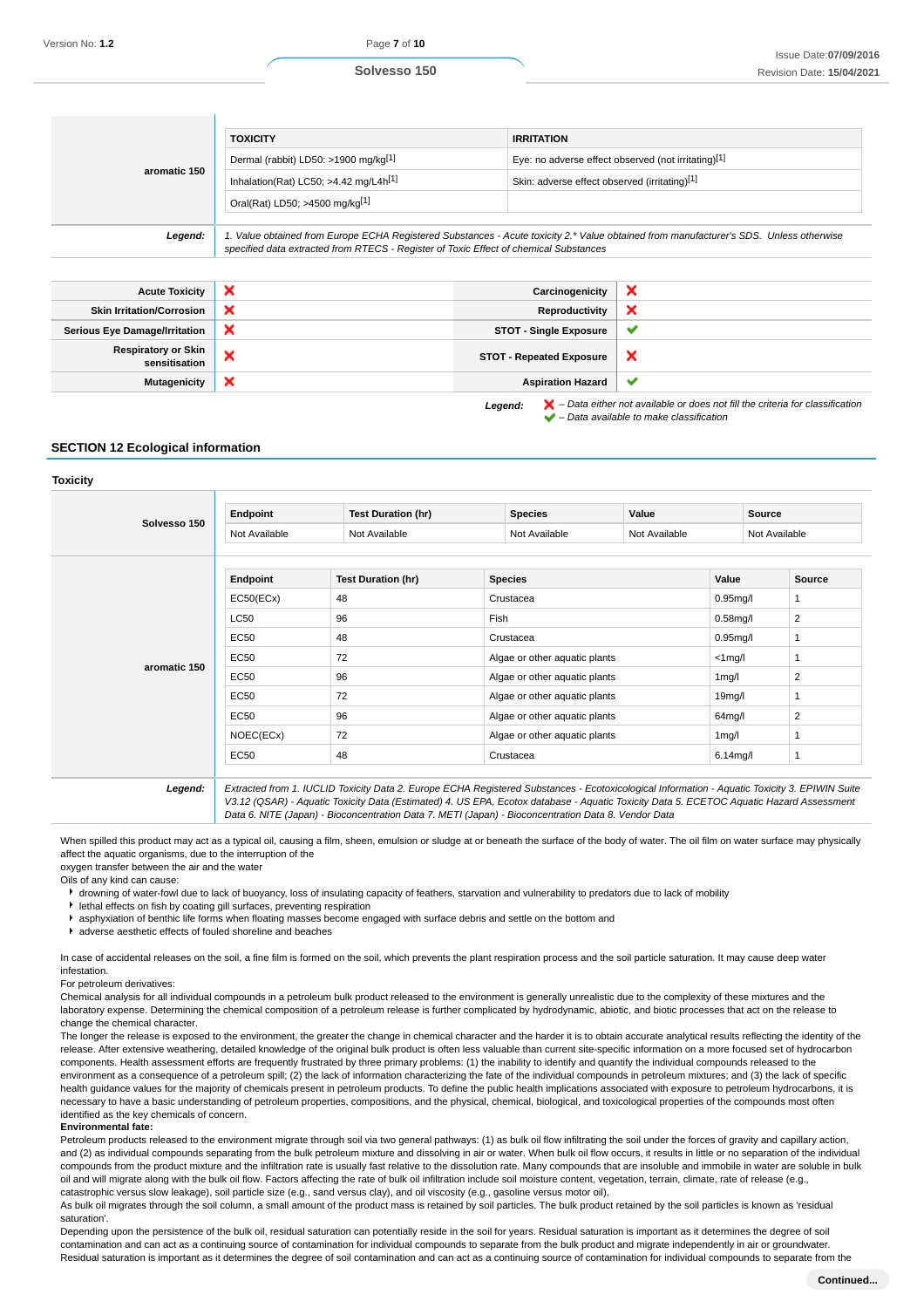bulk product and migrate independently in air or groundwater. When the amount of product released to the environment is small relative to the volume of available soil, all of the product is converted to residual saturation and downward migration of the bulk product usually ceases prior to affecting groundwater resources. Adverse impacts to groundwater may still occur if rain water infiltrates through soil containing residual saturation and initiates the downward migration of individual compounds. When the amount of product released is large relative to the volume of available soil, the downward migration of bulk product ceases as water-saturated pore spaces are encountered. If the density of the bulk product is less than that of water, the product tends to 'float' along the interface between the water saturated and unsaturated zones and spread horizontally in a pancake-like layer, usually in the direction of groundwater flow. Almost all motor and heating oils are less dense than water. If the density of the bulk product is greater than that of water, the product will continue to migrate downward through the water table aquifer under the continued influence of gravity. Downward migration ceases when the product is converted to residual saturation or when an impermeable surface is encountered.

As the bulk product migrates through the soil column, individual compounds may separate from the mixture and migrate independently. Chemical transport properties such as volatility, solubility, and sorption potential are often used to evaluate and predict which compounds will likely separate from the mixture. Since petroleum products are complex mixtures of hundreds of compounds, the compounds characterized by relatively high vapor pressures tend to volatilise and enter the vapor phase. The exact composition of these vapors depends on the composition of the original product. Using gasoline as an example, compounds such as butane, propane, benzene, toluene, ethylbenzene and xylene are preferentially volatilised. Because volatility represents transfer of the compound from the product or liquid phase to the air phase, it is expected that the concentration of that compound in the product or liquid phase will decrease as the concentration in the air phase increases.

In general, compounds having a vapor pressure in excess of 10-2 mm Hg are more likely to be present in the air phase than in the liquid phase. Compounds characterized by vapor pressures less than 10-7 mm Hg are more likely to be associated with the liquid phase. Compounds possessing vapor pressures that are less than 10-2 mm Hg, but greater than 10-7 mm Hg, will have a tendency to exist in both the air and the liquid phases.

Lighter petroleum products such as gasoline contain constituents with higher water solubility and volatility and lower sorption potential than heavier petroleum products such as fuel oil. Data compiled from gasoline spills and laboratory studies indicate that these light-fraction hydrocarbons tend to migrate readily through soil, potentially threatening or affecting groundwater supplies. In contrast, petroleum products with heavier molecular weight constituents, such as fuel oil, are generally more persistent in soils, due to their relatively low water solubility and volatility and high sorption capacity. Solubility generally decreases with increasing molecular weight of the hydrocarbon compounds. For compounds having similar molecular weights, the aromatic hydrocarbons are more water soluble and mobile in water than the aliphatic hydrocarbons and branched aliphatics are less water-soluble than straight-chained aliphatics. Aromatic compounds in petroleum fuels may comprise as much as 50% by weight; aromatic compounds in the C6-C13, range made up approximately 95% of the compounds dissolved in water.

Indigenous microbes found in many natural settings (e.g., soils, groundwater, ponds) have been shown to be capable of degrading organic compounds. Unlike other fate processes that disperse contaminants in the environment, biodegradation can eliminate the contaminants without transferring them across media.

The final products of microbial degradation are carbon dioxide, water, and microbial biomass. The rate of hydrocarbon degradation depends on the chemical composition of the product released to the environment as well as site-specific environmental factors. Generally the straight chain hydrocarbons and the aromatics are degraded more readily than the highly branched aliphatic compounds. The n-alkanes, n-alkyl aromatics, and the aromatics in the C10-C22 range are the most readily biodegradable; n-alkanes, n-alkyl aromatics, and aromatics in the C5-C9 range are biodegradable at low concentrations by some microorganisms, but are generally preferentially removed by volatilisation and thus are unavailable in most environments; n-alkanes in the C1-C4 ranges are biodegradable only by a narrow range of specialized hydrocarbon degraders; and n-alkanes, n-alkyl aromatics, and aromatics above C22 are generally not available to degrading microorganisms. Hydrocarbons with condensed ring structures, such as PAHs with four or more rings, have been shown to be relatively resistant to biodegradation. PAHs with only 2 or 3 rings (e.g., naphthalene, anthracene) are more easily biodegraded. PAHs with only 2 or 3 rings (e.g., naphthalene, anthracene) are more easily biodegraded. A large proportion of the water-soluble fraction of the petroleum product may be degraded as the compounds go into solution. As a result, the remaining product may become enriched in the alicyclics, the highly branched aliphatics, and PAHs with many fused rings.

In almost all cases, the presence of oxygen is essential for effective biodegradation of oil. Anaerobic decomposition of petroleum hydrocarbons leads to extremely low rates of degradation. The ideal pH range to promote biodegradation is close to neutral (6-8). For most species, the optimal pH is slightly alkaline, that is, greater than 7. The moisture content of the contaminated soil will affect biodegradation of oils due to dissolution of the residual compounds, dispersive actions, and the need for microbial metabolism to sustain high activity. The moisture content in soil affects microbial locomotion, solute diffusion, substrate supply, and the removal of metabolic by-products. Biodegradation rates in soils are also affected by the volume of product released to the environment. At concentrations of 0.5% of oil by volume, the degradation rate in soil is fairly independent of oil concentrations. However, as oil concentration rises, the first order degradation rate decreases and the oil degradation half-life increases. Ultimately, when the oil reaches saturation conditions in the soil (i.e., 30-50% oil), biodegradation virtually ceases.

Excessive moisture will limit the gaseous supply of oxygen for enhanced decomposition of petroleum hydrocarbons. Most studies indicate that optimum moisture content is within 50-70% of the water holding capacity.

All biological transformations are affected by temperature. Generally, as the temperature increases, biological activity tends to increase up to a temperature where enzyme denaturation occurs. The presence of oil should increase soil temperature, particularly at the surface. The darker color increases the heat capacity by adsorbing more radiation. The optimal temperature for biodegradation to occur ranges from 18 C to 30 C. Minimum rates would be expected at 5 C or lower.

#### **Persistence and degradability**

| Ingredient                       | Persistence: Water/Soil               | Persistence: Air                      |
|----------------------------------|---------------------------------------|---------------------------------------|
|                                  | No Data available for all ingredients | No Data available for all ingredients |
| <b>Bioaccumulative potential</b> |                                       |                                       |
| Ingredient                       | <b>Bioaccumulation</b>                |                                       |
| aromatic 150                     | LOW (BCF = $159$ )                    |                                       |
| Mobility in soil                 |                                       |                                       |
| Ingredient                       | <b>Mobility</b>                       |                                       |
|                                  | No Data available for all ingredients |                                       |

#### **SECTION 13 Disposal considerations**

| Waste treatment methods      |                                                                                                                                                                                                                                                                                                                                                                                                                                                                                                                                                                                                                                                                                                                                                                                                                                                                                                                                                                                                                                                                                                                                                                                                                                                              |
|------------------------------|--------------------------------------------------------------------------------------------------------------------------------------------------------------------------------------------------------------------------------------------------------------------------------------------------------------------------------------------------------------------------------------------------------------------------------------------------------------------------------------------------------------------------------------------------------------------------------------------------------------------------------------------------------------------------------------------------------------------------------------------------------------------------------------------------------------------------------------------------------------------------------------------------------------------------------------------------------------------------------------------------------------------------------------------------------------------------------------------------------------------------------------------------------------------------------------------------------------------------------------------------------------|
| Product / Packaging disposal | Legislation addressing waste disposal requirements may differ by country, state and/ or territory. Each user must refer to laws operating in their<br>area. In some areas, certain wastes must be tracked.<br>A Hierarchy of Controls seems to be common - the user should investigate:<br>Reduction<br>$\cdot$ Reuse<br>Recycling<br>Disposal (if all else fails)<br>This material may be recycled if unused, or if it has not been contaminated so as to make it unsuitable for its intended use. If it has been<br>contaminated, it may be possible to reclaim the product by filtration, distillation or some other means. Shelf life considerations should also be<br>applied in making decisions of this type. Note that properties of a material may change in use, and recycling or reuse may not always be<br>appropriate.<br>DO NOT allow wash water from cleaning or process equipment to enter drains.<br>It may be necessary to collect all wash water for treatment before disposal.<br>In all cases disposal to sewer may be subject to local laws and regulations and these should be considered first.<br>• Where in doubt contact the responsible authority.<br>▶ Recycle wherever possible or consult manufacturer for recycling options. |

Recycle containers if possible, or dispose of in an authorised landfill.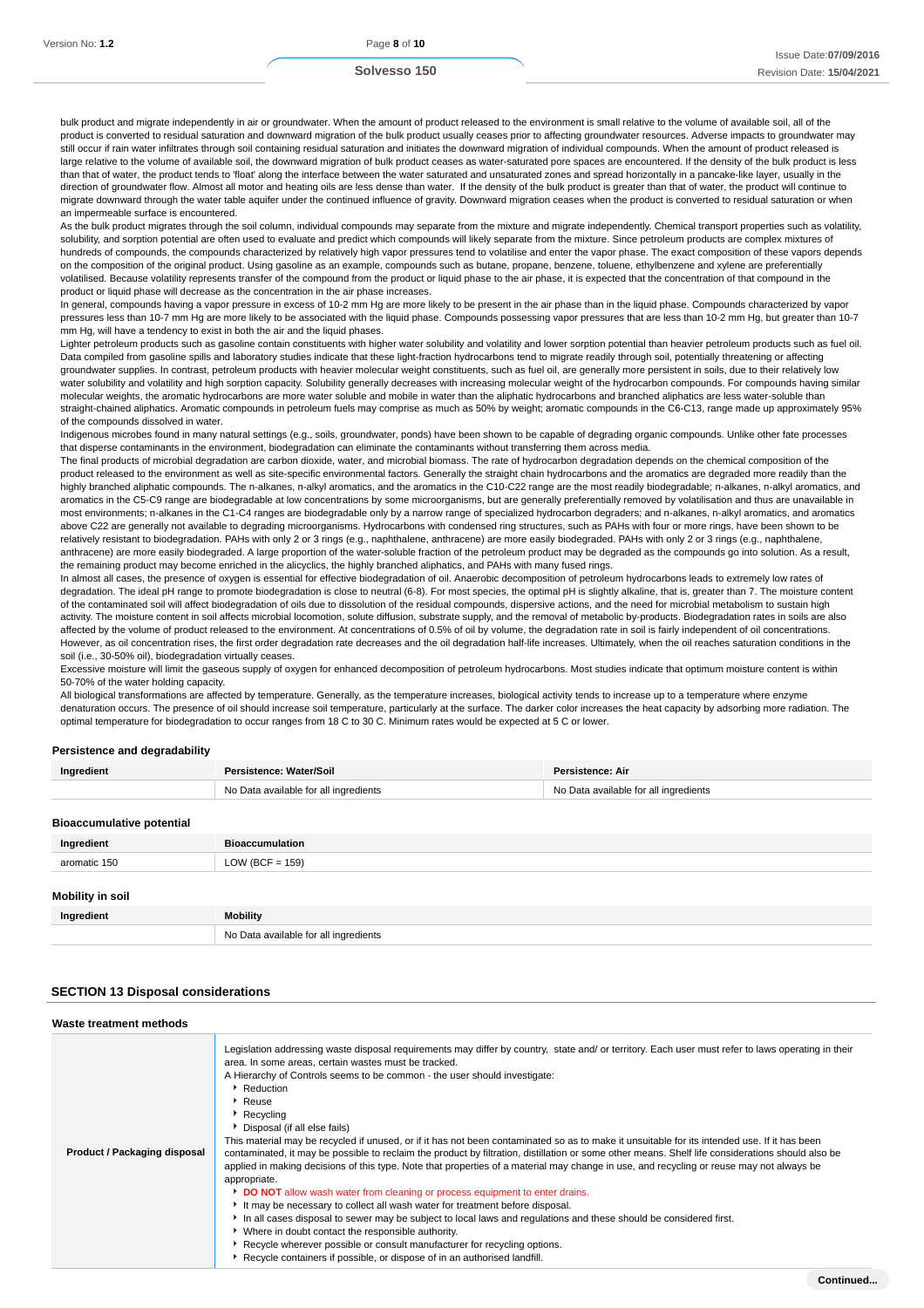## **SECTION 14 Transport information**

| <b>Labels Required</b>                                                          |                                                                                    |  |
|---------------------------------------------------------------------------------|------------------------------------------------------------------------------------|--|
| <b>Marine Pollutant</b>                                                         | N <sub>O</sub>                                                                     |  |
| <b>HAZCHEM</b>                                                                  | Not Applicable                                                                     |  |
| Land transport (ADG): NOT REGULATED FOR TRANSPORT OF DANGEROUS GOODS            |                                                                                    |  |
| Air transport (ICAO-IATA / DGR): NOT REGULATED FOR TRANSPORT OF DANGEROUS GOODS |                                                                                    |  |
|                                                                                 | Sea transport (IMDG-Code / GGVSee): NOT REGULATED FOR TRANSPORT OF DANGEROUS GOODS |  |
|                                                                                 | Transport in bulle assarding to Annoy II of MADDOL, and the IDC sade.              |  |

**Transport in bulk according to Annex II of MARPOL and the IBC code**

## Not Applicable

#### **Transport in bulk in accordance with MARPOL Annex V and the IMSBC Code**

| <b>Product name</b>                               | Group         |
|---------------------------------------------------|---------------|
| aromatic 150                                      | Not Available |
| Transport in bulk in accordance with the ICG Code |               |

| <b>Drodi</b> | <b>Ship Type</b> |
|--------------|------------------|
|              | Not              |
| aromatic 150 | Available        |
| .            | .                |

## **SECTION 15 Regulatory information**

## **Safety, health and environmental regulations / legislation specific for the substance or mixture**

#### **aromatic 150 is found on the following regulatory lists**

Australia Hazardous Chemical Information System (HCIS) - Hazardous Chemicals Australian Inventory of Industrial Chemicals (AIIC)

| Chemical Footprint Project - Chemicals of High Concern List                        |
|------------------------------------------------------------------------------------|
| International Agency for Research on Cancer (IARC) - Agents Classified by the IARC |
| Monographs                                                                         |

#### **National Inventory Status**

| <b>National Inventory</b>                          | <b>Status</b>                                                                                                                                                                                            |
|----------------------------------------------------|----------------------------------------------------------------------------------------------------------------------------------------------------------------------------------------------------------|
| Australia - AIIC / Australia<br>Non-Industrial Use | Yes                                                                                                                                                                                                      |
| Canada - DSL                                       | Yes                                                                                                                                                                                                      |
| Canada - NDSL                                      | No (aromatic 150)                                                                                                                                                                                        |
| China - IECSC                                      | Yes                                                                                                                                                                                                      |
| Europe - EINEC / ELINCS / NLP                      | Yes                                                                                                                                                                                                      |
| Japan - ENCS                                       | No (aromatic 150)                                                                                                                                                                                        |
| Korea - KECI                                       | Yes                                                                                                                                                                                                      |
| New Zealand - NZIoC                                | Yes                                                                                                                                                                                                      |
| Philippines - PICCS                                | Yes                                                                                                                                                                                                      |
| <b>USA - TSCA</b>                                  | Yes                                                                                                                                                                                                      |
| Taiwan - TCSI                                      | Yes                                                                                                                                                                                                      |
| Mexico - INSQ                                      | Yes                                                                                                                                                                                                      |
| Vietnam - NCI                                      | Yes                                                                                                                                                                                                      |
| Russia - FBEPH                                     | Yes                                                                                                                                                                                                      |
| Legend:                                            | Yes = All CAS declared ingredients are on the inventory<br>No = One or more of the CAS listed ingredients are not on the inventory and are not exempt from listing(see specific ingredients in brackets) |

#### **SECTION 16 Other information**

| в., | $\sim$ $\sim$ |
|-----|---------------|
|     |               |

#### **Other information**

Classification of the preparation and its individual components has drawn on official and authoritative sources as well as independent review by the Chemwatch Classification committee using available literature references.

The SDS is a Hazard Communication tool and should be used to assist in the Risk Assessment. Many factors determine whether the reported Hazards are Risks in the workplace or other settings. Risks may be determined by reference to Exposures Scenarios. Scale of use, frequency of use and current or available engineering controls must be considered.

#### **Definitions and abbreviations**

PC-TWA: Permissible Concentration-Time Weighted Average

PC-STEL: Permissible Concentration-Short Term Exposure Limit IARC: International Agency for Research on Cancer

ACGIH: American Conference of Governmental Industrial Hygienists

STEL: Short Term Exposure Limit

TEEL: Temporary Emergency Exposure Limit。